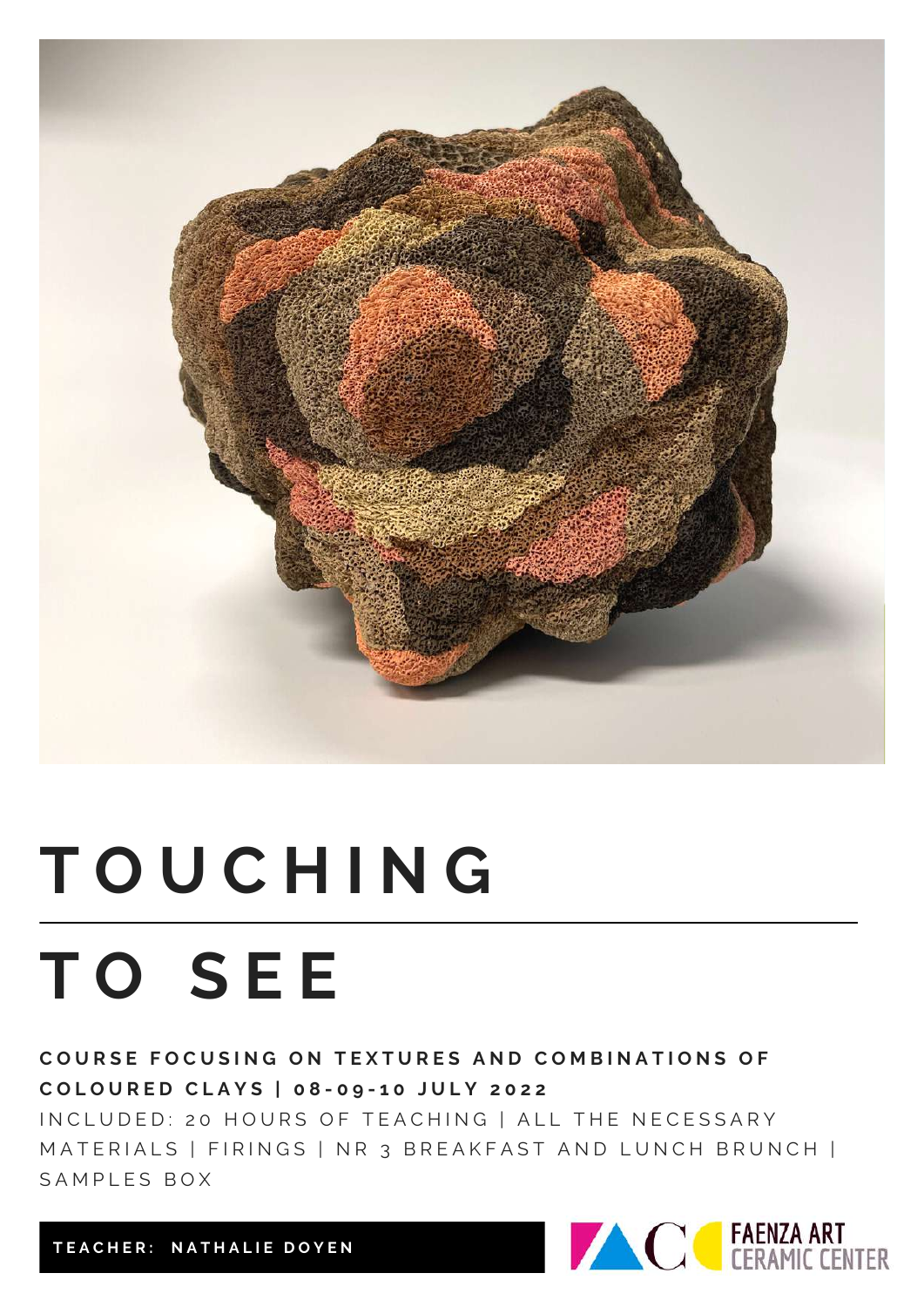### **T O U C H I N G T O S E E | 2 0 H O U R S**

## **I N T R O D U C T I O N**

This course includes a practical and a theoretical part.

The teacher Nathalie Doyen will teach a technique inspired by nature (such as lichens or molluscs adhering to a rock) and through repetitive gestures will lead the participants to a meditative concentration necessary to develop wonderful textures.

During this course, the tactile qualities and velvety colours of clay will be examined. Participants will have the opportunity to make both a sample and small objects by practising the technique of artist and teacher Nathalie Doyen.

The lessons are totally practical in addition to a theoretical chapter, firing and materials and a DPF (Frequently Asked Questions) session.



#### W W .FACC-ART.IT | INFO@FACC-ART.IT | +39 0546